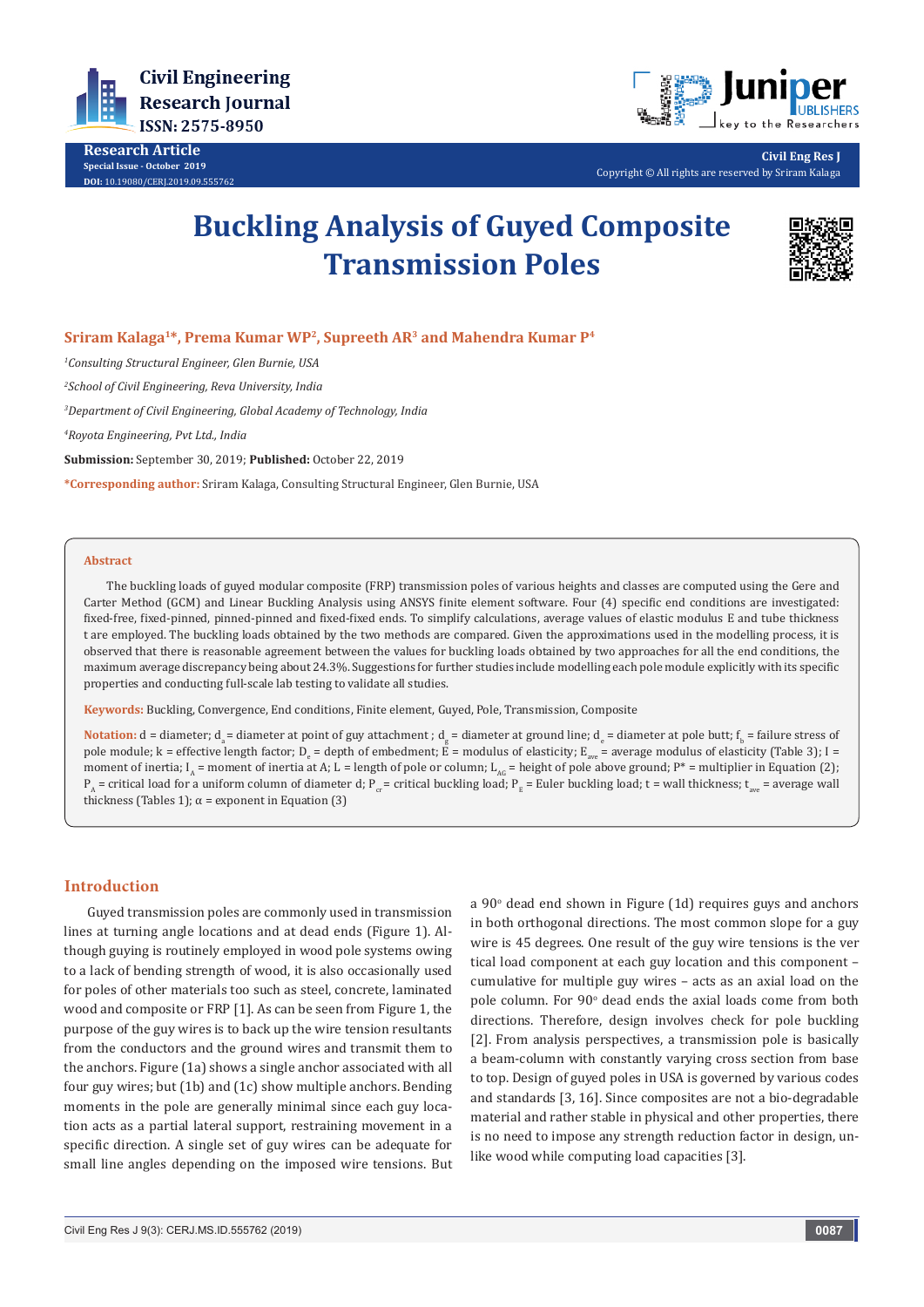

Past research included several landmark studies on guyed poles, including the Finite Element Method (FEM). Non-linear stiffness matrices were developed for various shapes; but little effort was made to systematically analyze guyed poles of different structural materials. In addition to round wood, guyed transmission poles currently include tubular steel, pre-stressed concrete, laminated wood and fiber-reinforced polymer (composite) poles. This study is part of an undertaking towards that larger goal which comprises several papers on guyed transmission poles. The aim of this paper is to investigate the buckling behavior of guyed composite transmission poles employing the FEM and verify the values of the buckling loads with theoretical estimates. A set of 15 composite poles representing the most common sizes and classes of poles utilized in guying situations, together with four kinds of end conditions, were considered. Only linear elastic buckling is studied. Although initial out-of-straightness is often important in buckling patterns, it is not considered here. This paper is intended to be the last part of a series of papers on guyed poles; others are on round wood, tubular steel, pre-stressed concrete, and laminated wood poles.

# **Literature Review**

Theoretically, a transmission pole of any material is a tapered beam-column with constantly varying cross section from base to top. As such, analytical modelling involves the challenge of incorporating stiffness matrices into analysis algorithms. A significant amount of work had been directed therefore towards formulating finite element stiffness matrices to handle tapered beam-columns [4-11] and buckling of FRP poles [12,13]. The earliest study on tapered beam-columns is contained in the classic 1968 paper by Gere and Carter [14] where expressions were derived for the buckling strength of various steel beam-columns for different end conditions. This study provided the foundation for estimating the buckling capacity of poles.

Peabody and Wekezer [15] investigated the buckling strength of transmission and distribution poles using the FEM. Buckling capacities were determined with an Eigenvalue approach using elastic and geometric stiffness matrices of beam elements. One important conclusion drawn in this study is that assuming the unbraced length of the beam-column as the distance from the lowest guy to the ground can lead to a dangerous overestimation of the buckling strength. This implies that a more rational approach would be to consider the entire pole above the ground as a candidate for buckling. The ASCE Manual 91 [16] is another design reference for guyed transmission structures. This Manual also refers to the Gere-Carter Method and discusses the difficulties associated with real-life boundary conditions. Idealized end conditions rarely exist in real poles. An important point made in the Manual is that most theoretical methods, including the Gere-Carter Method, lead to large errors in situations where the capacity of the pole is controlled by bending stresses amplified by large compressive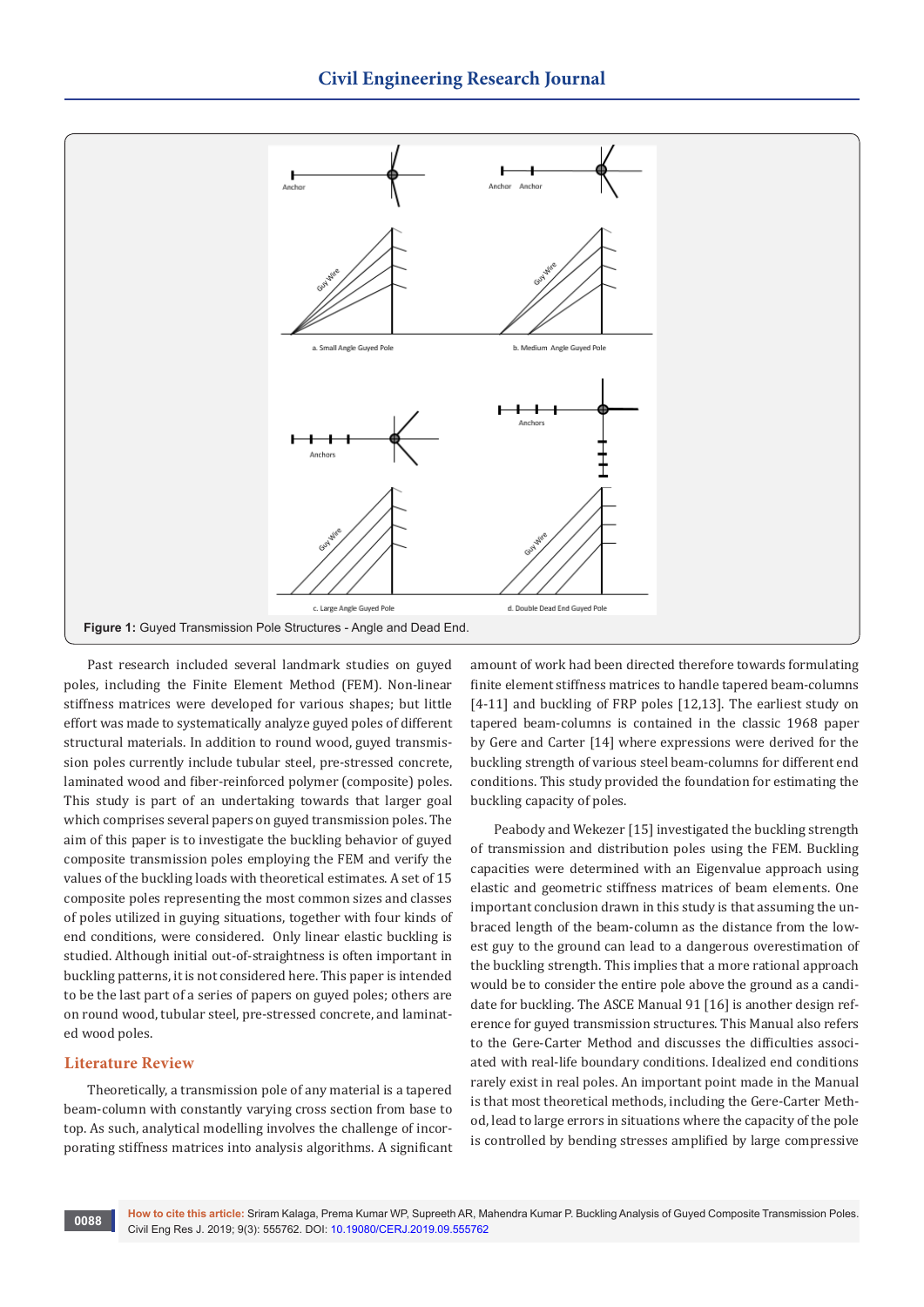loads (i.e.) a true nonlinear beam-column behavior. Based on a nonlinear finite element analysis of a guyed pole, including guy wires modelled as cable elements, it is shown that theoretical estimates are ½ to 2½ times that predicted by the FEM. It is therefore left to the design engineer to adopt a reasonable factor of safety in using theoretical procedures. The RUS Bulletin 153 [20] also contains another procedure to compute elastic buckling loads of wood poles. It is based on the approach used in timber construction which suggests that the critical section for a guyed wood pole is located at 2/3 the distance of from the ground to the bottom-most guy attachment. It also recommends a minimum factor of safety of 1.50 to be applied to the computed loads. Subsequent studies suggested that the RUS procedure is more conservative than the Gere-Carter Method (GCM).

Commercial computer programs such as PLS-Pole [22] include both the GCM and RUS options for users.

However, despite a number of theoretical and analytical investigations, no full-scale tests were performed to confirm and generalize the observations from those studies. There is also little

evidence that modular poles composed of segments of different moduli of elasticity 'E' were studied with reference to buckling.

# **End Conditions of Guyed Poles**

IEEE 751 [21] discusses the issue in detail. The end restraints in guyed poles are difficult to evaluate. Poles with bi-sector guys, as seen in Figure 1a, 1b and 1c, approximate a condition of being pinned at the point of guy attachment and fixed at the base, in plane of the guy wire. However, at 90 degrees to this plane, the pole is basically a free cantilever. Also, it is generally believed that the conductors also offer some kind of restraint. Therefore, the overall effective boundary conditions may be between the fixedfree  $(k = 2)$  and fixed-pinned  $(k = 0.7)$ . For a 90 $^{\circ}$  degree guyed dead end shown in Figure 1d, the fixed-pinned condition occurs in both planes ( $k = 0.7$ ). Some engineers question whether the guy wires restrain lateral motion sufficiently to justify a k value of 0.7. Due to this, routine designs assume  $k = 1$  although a value of 0.80 is often suggested. (Figure (1e) for configuration of various boundary conditions).



# **Euler's Elastic Buckling Theory**

A column is considered stable only if the critical elastic buckling load (or Euler load) is not exceeded. The elastic buckling load of a column is defined as the axial load that is just enough to keep an initially straight, perfectly elastic bar in a slightly bent form. This load is usually taken as the ultimate load that the column can support, assuming the column is relatively slender and buckling occurs in the elastic range. The Euler's critical buckling load for long slender columns of uniform section is given by:

$$
P_E = \frac{\pi^2 EI}{(kL)^2} \qquad (1)
$$

#### where

- $P<sub>n</sub>$  = critical buckling load
- k = effective length factor
- $L = actual length of column$
- E = modulus of elasticity of column material
- I = least moment of inertia of the column cross-section

Equation (1) is obviously applicable only to uniform-section, homogenous columns where the axial load is concentrically applied at the end of the column. This assumption is not valid for a guyed tapered pole: constantly varying cross section aside, a typi-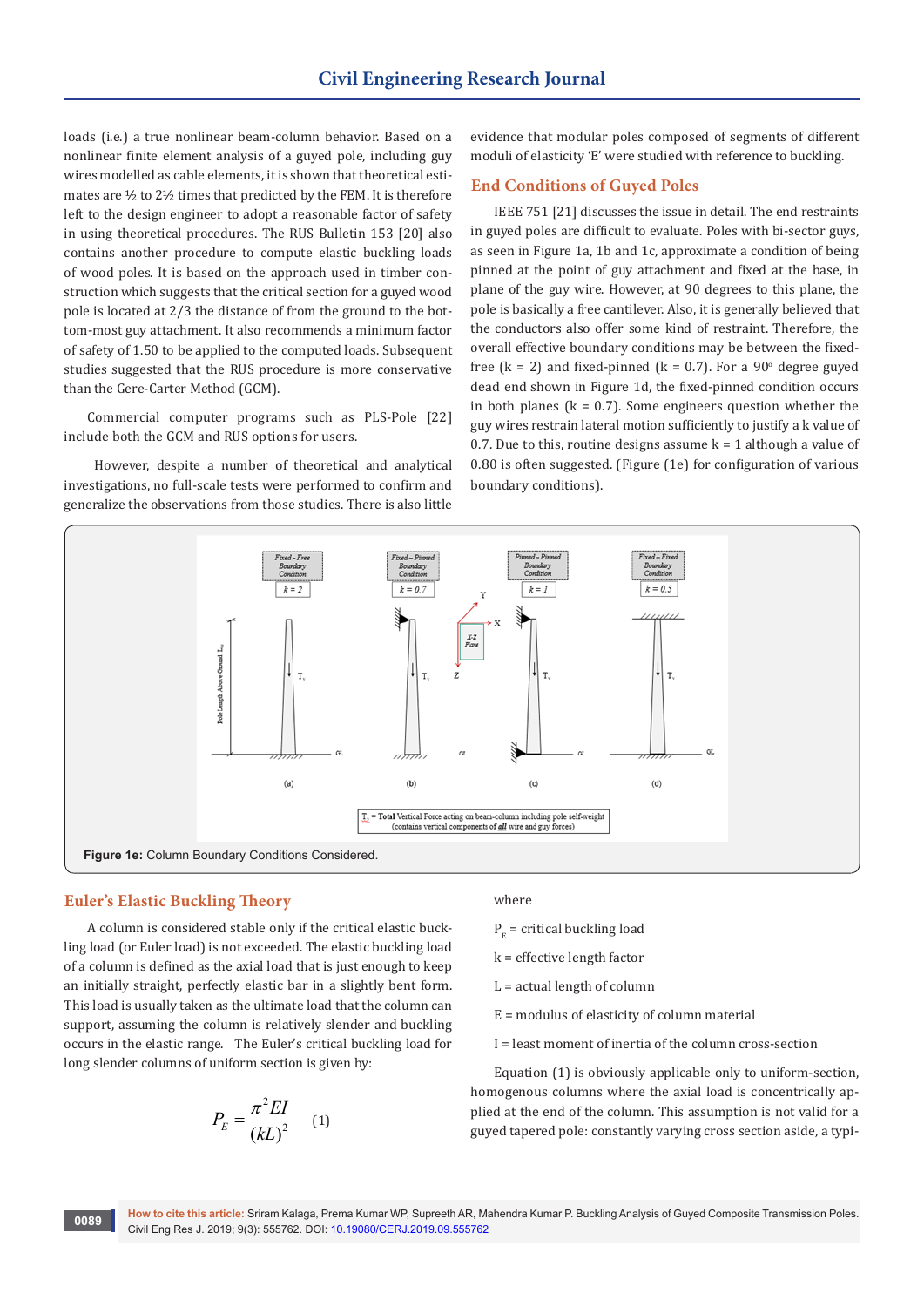where

cal guyed transmission pole has axial loads from guy wires are applied intermittently at various heights along the pole. Hence Euler theory cannot be directly used for such poles.

# **Gere and Carter Method**

The Gere and Carter Method (GCM) [14] is commonly used in practice for calculating critical buckling loads for guyed tapered wood poles. This method proposes modification to the Euler's critical buckling equation as follows:

$$
P_{cr} = P_A P^*(2)
$$

where:

 $P_A$  = Critical load for a uniform column with circular sections having diameter d (at guy attachment)



 $P^*$  = A multiplier dependent on the end conditions of the column

$$
= \left\{ \frac{d_g}{d_a} \right\}^a \quad (3)
$$

 $\alpha$  = An exponent that is a function of shape of the column

 $d_a$ = Diameter at point of guy attachment

d<sub>g</sub>= Diameter at the ground line

 $L =$  Distance from ground line to the point of guy attachment

Equations for various end conditions for a tapered wood pole are summarized in Table 1.

| <b>End Conditions</b> | PA                                  | $\mathbf{P}^*$                                          |
|-----------------------|-------------------------------------|---------------------------------------------------------|
| Fixed - Free          | $\pi^2 EI$<br>$\overline{(2.0L)}^2$ | $\big) 2.7$<br>$\frac{d_{s}}{d_{a}}$                    |
| Fixed - Pinned        | $\frac{\pi^2 EI_A}{(0.7L)^2}$       | $\lambda$ 2.0<br>$\frac{d_g}{d_g}$<br>$d_a$             |
| Pinned - Pinned       | $\pi^2 EI_A$<br>(1.0L)              | $\lambda$ 2.0<br>$\frac{d_{s}}{s}$<br>$d_a$             |
| Fixed - Fixed         | $\pi^2 EI$<br>(0.5L)                | $\lambda$ 2.0<br>$\frac{d_{g}}{g}$<br>$\big  d_a \big $ |

The Gere and Carter Method assumes the column to be initially straight, homogenous, elastic and compressed by an axial load. It is a theoretical method verified by limited tests on steel shapes for tapered poles subject to only axial load. The method apparently is not intended for situations where material properties of the pole changes with length. When using this method for NESC ice

and wind loads [3] with specific load factors, it is recommended to use a factor of safety between 2.50 and 3.0. For extreme wind loads, where all load factors are 1.0, the resulting factors of safety will be between 1.5 and 2.0. For pure dead ends, higher safety factors must be used due to larger axial loads.

# **Application to Selected Composite Poles**



**How to cite this article:** Sriram Kalaga, Prema Kumar WP, Supreeth AR, Mahendra Kumar P. Buckling Analysis of Guyed Composite Transmission Poles. Civil Eng Res J. 2019; 9(3): 555762. DOI: [10.19080/CERJ.2019.09.555762](http://dx.doi.org/10.19080/CERJ.2019.09.555762) **<sup>0090</sup>**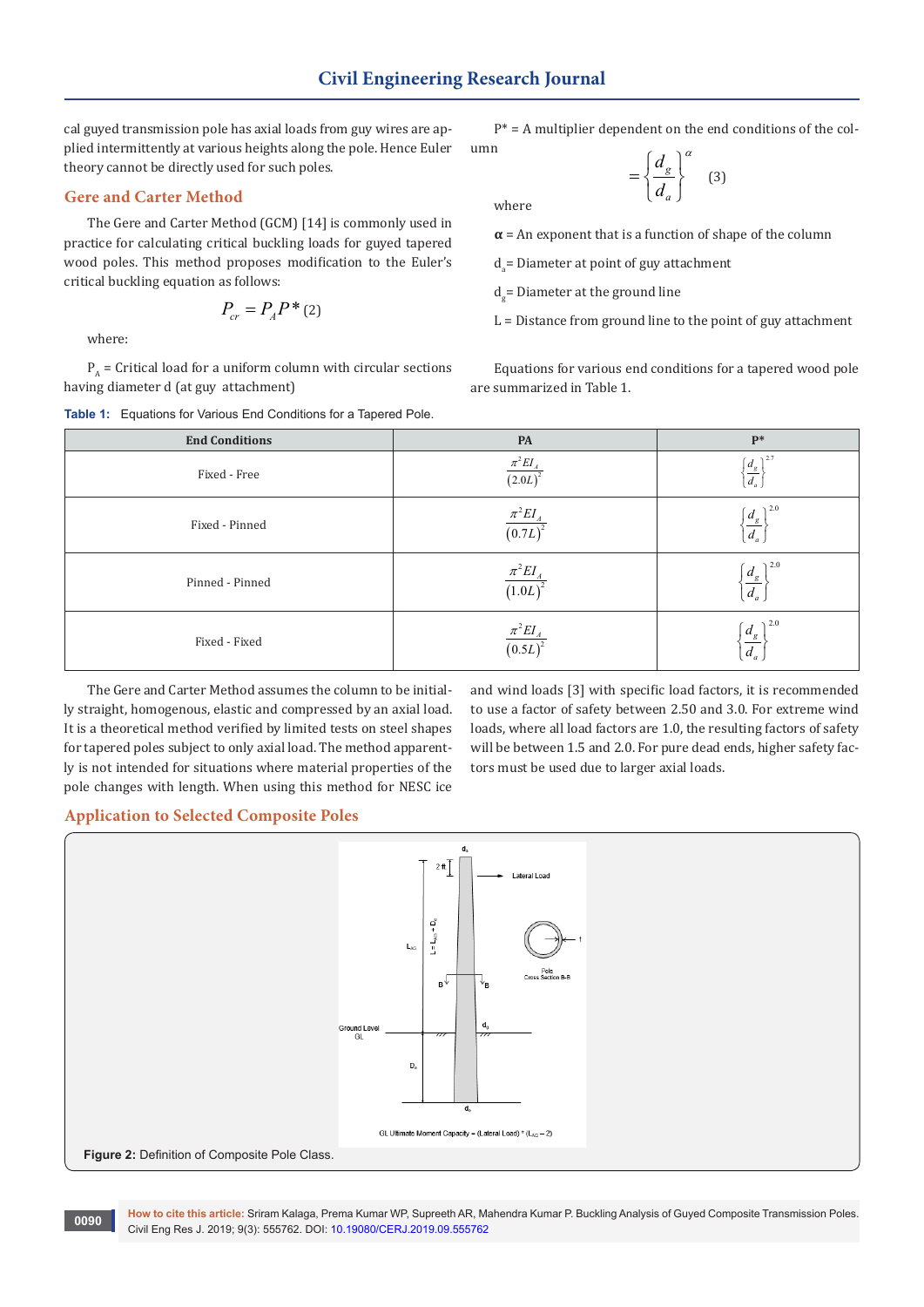As opposed to round wood poles where the cross section is solid and round, all composite (FRP) poles are round but tubular with a specific wall thickness which varies from a minimum of 3/8 inch (9.5 mm) and above [17]. Modular tube arrangements come with different wall thicknesses ('t') for different modules within the same pole, as well as different material properties (modulus of elasticity 'E' and failure stress 'fb'). Fifteen FRP composite poles

from RS Poles [18] ranging in length from 50 ft. to 70 ft. (15.2 m to 21.3 m), involving several pole classes and four (4) specific boundary conditions are studied. This set of 15 poles represents common sizes of poles utilized in the industry. The definition of a pole class is illustrated in Figure 2 while Table 2 shows the numerical values of lateral loads associated with composite pole classes [2,18].

**Table 2:** Composite Pole Classes.

| <b>ANSI Wood Pole Class</b> | Lateral Load (lbs) *  |                                  |  |  |  |
|-----------------------------|-----------------------|----------------------------------|--|--|--|
|                             | <b>ANSI Wood Pole</b> | <b>Grade B Composite Pole **</b> |  |  |  |
| H <sub>6</sub>              | 11,400                | 7,410                            |  |  |  |
| H <sub>5</sub>              | 10,000                | 6,500                            |  |  |  |
| H4                          | 8,700                 | 5,655                            |  |  |  |
| H <sub>3</sub>              | 7,500                 | 4,875                            |  |  |  |
| H2                          | 6,400                 | 4,160                            |  |  |  |
| H1                          | 5,400                 | 3,510                            |  |  |  |
| $\mathbf{1}$                | 4,500                 | 2,925                            |  |  |  |
| $\overline{2}$              | 3,700                 | 2,405                            |  |  |  |
| 3                           | 3,000                 | 1,950                            |  |  |  |
| $\overline{4}$              | 2,400                 | 1,560                            |  |  |  |
| 5                           | 1,900                 | 1,235                            |  |  |  |

(Courtesy: RS Technologies)

\* Applied 2 ft from the tip of the pole

\*\* Factored Load, Wood-Equivalent Pole Strength Factor = 0.65

1 ft. = 30.48 cm, 1 lb. = 4.45 N

**Table 3:** Geometric and Material Properties of Composite Poles.

| Pole#          | Pole Length,<br>L(f <sub>t</sub> ) | <b>Pole Class</b> | <b>Ground Line or</b><br><b>Embedment De</b><br>$(ft)$ | Pole Height<br>Above Ground,<br>$L$ - De $(fr)$ | <b>Average Pole</b><br><b>Thickness</b><br>tave (in) | <b>Diameter</b><br>at Pole Top<br>da(in.) | Diameter at<br><b>Pole Ground</b><br>Line $dg(in.)$ | <b>Average Modu-</b><br>lus of Elasticity<br>$E_{ave}$ (ksi) | Average<br><b>Failure Stress</b><br>$fh$ (ksi) |
|----------------|------------------------------------|-------------------|--------------------------------------------------------|-------------------------------------------------|------------------------------------------------------|-------------------------------------------|-----------------------------------------------------|--------------------------------------------------------------|------------------------------------------------|
| $\mathbf{1}$   |                                    | H2                | $\overline{7}$                                         | 43                                              | 0.408                                                | 7.71                                      | 13.61                                               | 3295                                                         | 39.2                                           |
| $\overline{2}$ | 50                                 | H4                | $\overline{7}$                                         | 43                                              | 0.423                                                | 13.8                                      | 23.18                                               | 2979                                                         | 24.0                                           |
| 3              |                                    | H <sub>5</sub>    | $\overline{7}$                                         | 43                                              | 0.387                                                | 11.81                                     | 19.55                                               | 2980                                                         | 34.6                                           |
| 4              |                                    | H1                | 7.5                                                    | 47.5                                            | 0.401                                                | 8.91                                      | 16.45                                               | 3200                                                         | 37.0                                           |
| 5              | 55                                 | H <sub>4</sub>    | 7.5                                                    | 47.5                                            | 0.408                                                | 13.53                                     | 23.06                                               | 3090                                                         | 29.9                                           |
| 6              |                                    | H <sub>6</sub>    | 7.5                                                    | 47.5                                            | 0.404                                                | 16.23                                     | 26.07                                               | 2930                                                         | 26.4                                           |
| $\overline{7}$ |                                    | 1                 | 8                                                      | 52                                              | 0.401                                                | 8.35                                      | 16.33                                               | 3200                                                         | 37.0                                           |
| 8              | 60                                 | H <sub>3</sub>    | 8                                                      | 52                                              | 0.408                                                | 12.32                                     | 22.94                                               | 3090                                                         | 29.9                                           |
| 9              |                                    | H <sub>5</sub>    | 8                                                      | 52                                              | 0.404                                                | 15.03                                     | 25.95                                               | 2930                                                         | 26.4                                           |
| 10             |                                    | H2                | 8.5                                                    | 56.5                                            | 0.408                                                | 11.16                                     | 22.82                                               | 3090                                                         | 29.9                                           |
| 11             | 65                                 | H <sub>4</sub>    | 8.5                                                    | 56.5                                            | 0.404                                                | 13.82                                     | 25.82                                               | 2930                                                         | 26.4                                           |
| 12             |                                    | H <sub>6</sub>    | 8.5                                                    | 56.5                                            | 0.442                                                | 19.44                                     | 32.42                                               | 3272                                                         | 19.9                                           |
| 13             |                                    | H2                | 9                                                      | 61                                              | 0.402                                                | 8.98                                      | 19.06                                               | 3080                                                         | 35.3                                           |
| 14             | 70                                 | H1                | $\overline{2}$                                         | $-2$                                            | 0.401                                                | 10.81                                     | 22.71                                               | 3092                                                         | 31.9                                           |
| 15             |                                    | H <sub>4</sub>    | 9                                                      | 61                                              | 0.398                                                | 13.55                                     | 25.7                                                | 3026                                                         | 30.3                                           |

**Note:** 1 in. = 25.4 mm, 1 ft = 0.3048 m, 1 ksi = 6.89 MPa

1. Pole Embedment De is equal to 10% of Pole Length L + 2.0 ft.

2. Pole material is Fiber-Reinforced Polymer (with Polyurethane resin and E-Glass fibers).

Ref: RS Technologies, Standard Modular Composite Utility Poles

3. Poisson's Ratio = 0.30

4. "Average" refers to mean value for all modules comprising the pole.

**How to cite this article:** Sriram Kalaga, Prema Kumar WP, Supreeth AR, Mahendra Kumar P. Buckling Analysis of Guyed Composite Transmission Poles. Civil Eng Res J. 2019; 9(3): 555762. DOI: [10.19080/CERJ.2019.09.555762](http://dx.doi.org/10.19080/CERJ.2019.09.555762) **<sup>0091</sup>**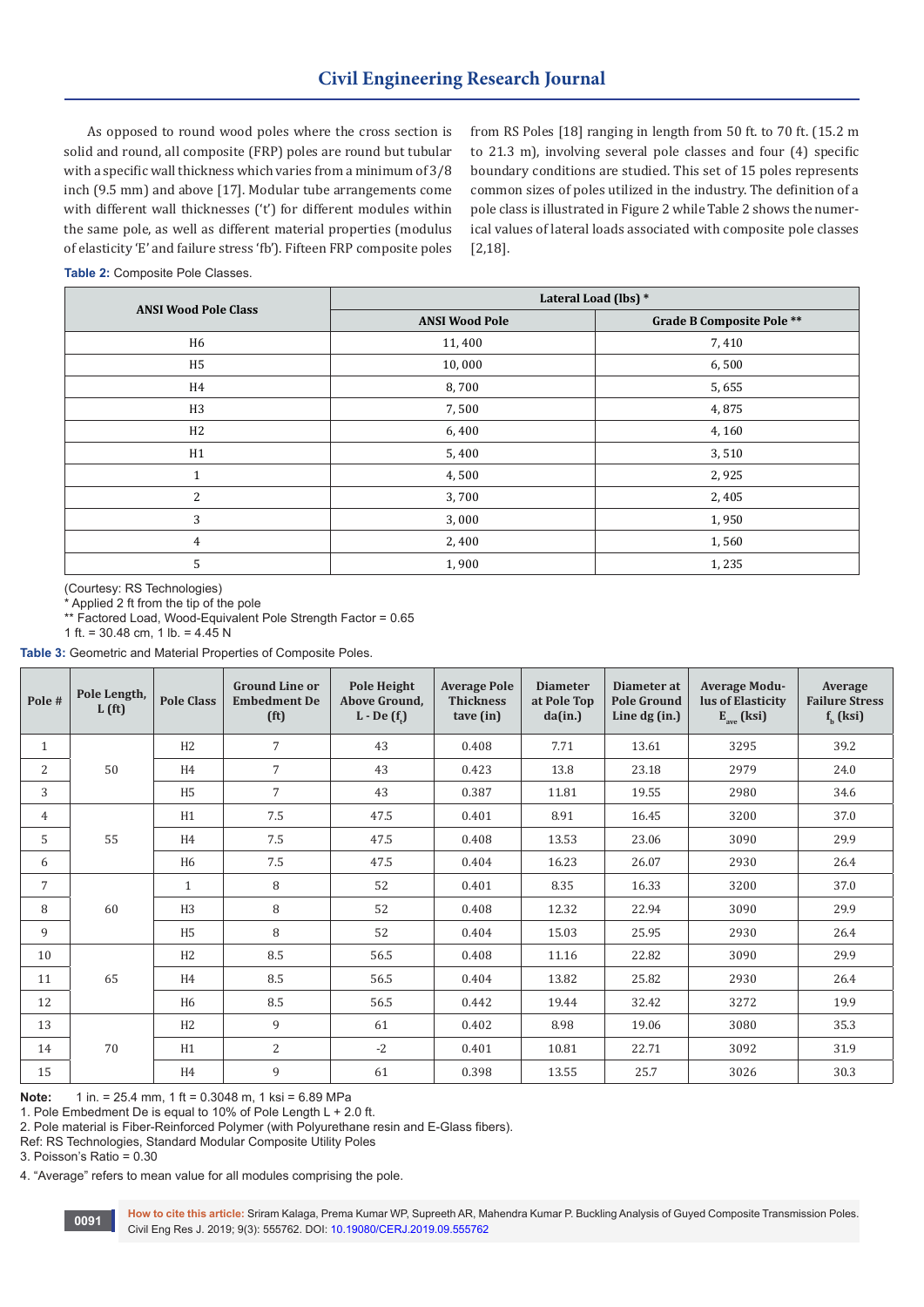All selected poles are modular with varying number of modules (2 to 5) and with each module having a different bulk or global E and t. The pole material is filament-wound FRP – with Polyurethane resin and E-Glass fibers. Geometrical and material design properties of these poles are shown in Table 3. To simplify modelling and computations, and to enable application of GCM and subsequent comparisons between GCM and FEM, an average value of bulk modulus of elasticity E and t were used for all poles (Figure 3). This approach corresponds to the "global" or "quasi-isotropic" method outlined in the RS Poles design guide [18]. It must be noted that the bulk material properties are a function of loading and type of structural system; but as long as the response remains linear, a single or average value may be used, subject to the applicable limitations. The values of the critical buckling load obtained by the Gere and Carter Method are given in Table 4. These values are computed using a custom spreadsheet developed for the purpose. In all cases, the effective length for buckling is taken as the pole height above ground  $L_{AC}$ .



|  |  | Table 4: Failure Loads by Gere-Carter Method (kips). |  |
|--|--|------------------------------------------------------|--|
|  |  |                                                      |  |

| Pole No        | Pole Length, $L_{AG}/L^{*}(f_t)$ | <b>Pole Class</b> | <b>Fixed - Free</b> | <b>Fixed - Pinned</b> | <b>Pinned - Pinned</b> | <b>Fixed - Fixed</b> |
|----------------|----------------------------------|-------------------|---------------------|-----------------------|------------------------|----------------------|
| 1              |                                  | H <sub>2</sub>    | 8.3                 | 46.7                  | 22.2                   | 89.8                 |
| $\overline{2}$ | 43/50                            | H4                | 42.7                | 246.7                 | 114.7                  | 465.8                |
| 3              |                                  | H <sub>5</sub>    | 23.6                | 142                   | 66.9                   | 200.2                |
| $\overline{4}$ |                                  | H1                | 11.1                | 62.1                  | 29.7                   | 117.9                |
| 5              | 47.5/55                          | H4                | 33                  | 190.7                 | 90.7                   | 362.9                |
| 6              |                                  | H6                | 49.5                | 296                   | 141.1                  | 553.2                |
| $\overline{7}$ | 52/60                            | $\mathbf{1}$      | 8.8                 | 48.4                  | 22.6                   | 87.6                 |
| 8              |                                  | H <sub>3</sub>    | 25.1                | 139.4                 | 68.7                   | 267.3                |
| 9              |                                  | H <sub>5</sub>    | 37.9                | 221.3                 | 102.9                  | 407.2                |
| 10             |                                  | H <sub>2</sub>    | 19.3                | 106.3                 | 51.3                   | 198.8                |
| 11             | 56.5/65                          | H4                | 29.3                | 160                   | 78.1                   | 306.7                |
| 12             |                                  | H <sub>6</sub>    | 76.5                | 459                   | 220.8                  | 876.6                |
| 13             |                                  | H <sub>2</sub>    | 9.6                 | 48.5                  | 23.4                   | 93.6                 |
| 14             | 61/70                            | H1                | 16.6                | 82.5                  | 40.4                   | 158.2                |
| 15             |                                  | H <sub>4</sub>    | 26.5                | 139.2                 | 64.9                   | 258.5                |

\* See Figure 2 and Table 3 for definition for  $L_{AC}$ .

1 ft. =  $0.3048$  m, 1 kip =  $4.45$  kN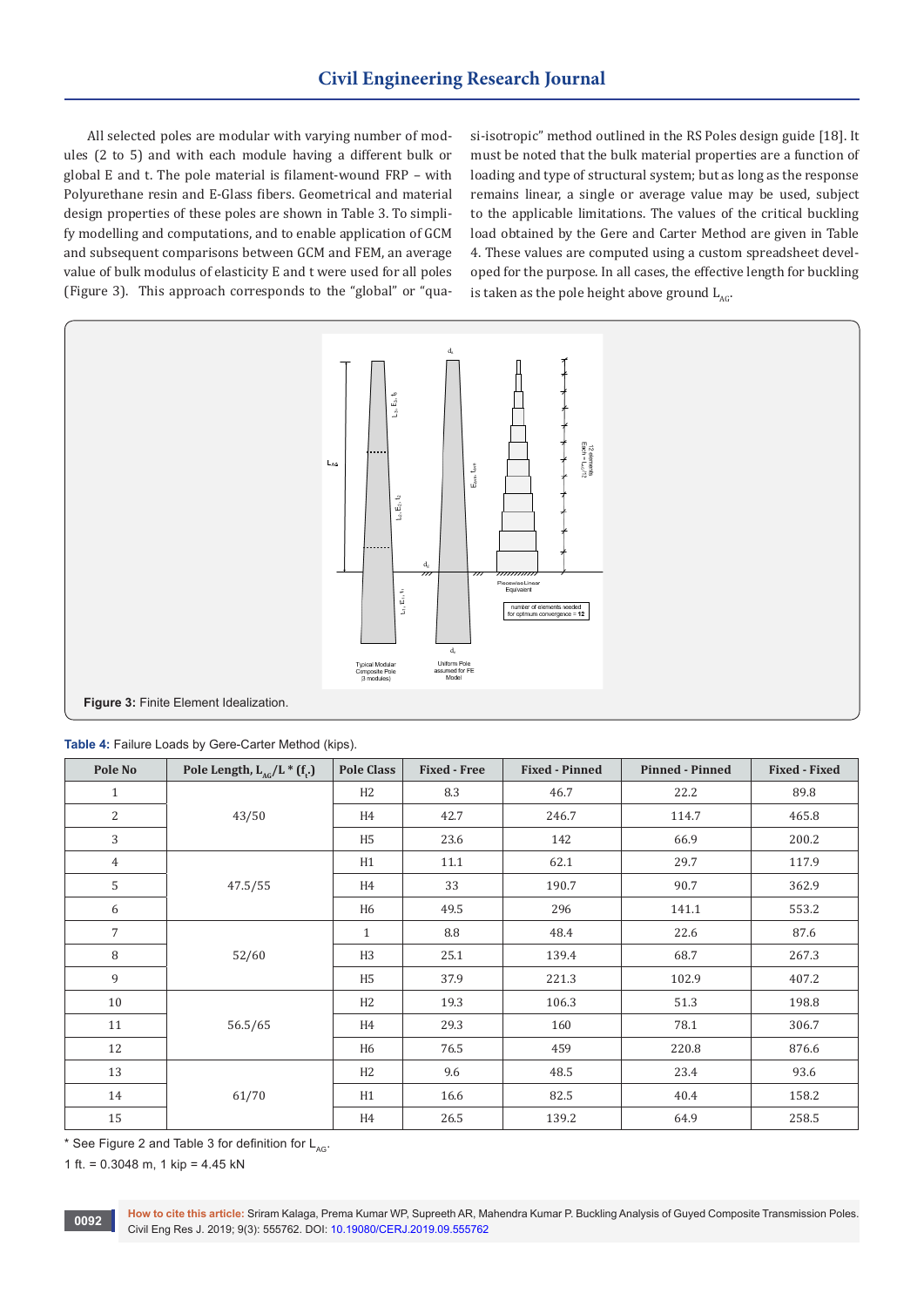# **Buckling Analysis using FEM**

In the present study, ANSYS software [19] is used to perform linear or classical finite element buckling analysis of tapered composite poles. The finite element used is a Beam-188 element that has two end nodes with 3 translational and 3 rotational degrees

of freedom at each node. This element is based on Timoshenko beam theory, includes shear deformation effects, well-suited for both linear/non-linear applications and flexural, lateral and torsional stability (using Eigenvalue buckling) problems. All FE models are planar beam-columns in the X-Z plane (with out-of-plane movement restrained (Figure 1e).

# **Convergence Study**

**Table 5:** Results of FE Convergence Study.

| Run No.          | <b>No. of Elements</b> | <b>Critical Load (kips)</b> |
|------------------|------------------------|-----------------------------|
| $\mathbf{1}$     | $\mathbf{1}$           | 5.285                       |
| $\sqrt{2}$       | $\sqrt{2}$             | 6.143                       |
| $\mathbf{3}$     | $\sqrt{3}$             | 6.463                       |
| $\overline{4}$   | $\overline{4}$         | 6.515                       |
| $\mathbf{5}$     | $\mathsf S$            | 6.597                       |
| $\boldsymbol{6}$ | $\boldsymbol{6}$       | 6.57                        |
| $\overline{7}$   | $\overline{7}$         | 6.632                       |
| $\, 8$           | $\, 8$                 | 6.623                       |
| 9                | $\overline{9}$         | 6.631                       |
| $10\,$           | $10\,$                 | 6.605                       |
| $11\,$           | $11\,$                 | 6.627                       |
| $12\,$           | 12                     | 6.627                       |

#### **Note:**

50 ft. Class H2 Pole (RS Poles)  $L_{AG}$  =43 ft. (13.11 m)  $d_a = 7.71$  in. (19.58 cm)  $d_G$  = 13.61 in. (34.57 cm) thickness 't' = 0.408 in. (1.036 cm) Poisson's Ratio = 0.30 E =3,295 ksi (21.703 GPa) 1 inch = 2.54 cm, 1 ft. = 0.3048 m 1 kip = 4.45 kN, 1 ksi = 6.89 MPa

A convergence study was made to determine the number of elements which yields accurate result. A tapered composite pole was discretized using uniform two-node Beam 188 elements. The results are provided in Table 5 for fixed-free end conditions, indicating that 12 elements would give sufficiently accurate result for buckling load. Hence, in all further work, a finite element model having 12 elements is used. (In comparison, Peabody and Wekezer used 14 equal length beam elements in their FE studies).

# **Buckling Loads from FEM**

The adopted FE idealization is shown in Figure 3. To maintain consistency with the GCM, the effective length of the pole FE model is taken as the pole height above ground,  $L_{AC}$ . Table 6 gives the critical buckling loads obtained by ANSYS for the 15 poles for

various end conditions.

### **Comparison of Results and Discussion**

The critical buckling loads from the Gere and Carter Method (Table 4) and FE linear buckling analysis (Table 6) are compared and the computed percentage discrepancy is shown in Table 7. There is reasonable agreement between the two sets of values, although the differences ranged from 12% to 24%. The values from GCM are consistently higher than the FE values. From Table 7, it is observed that the discrepancy is minimum (12.12%) in the pinned-pinned case and maximum (24.26%) for the fixedfree case. The average % discrepancy values for the four boundary conditions investigated were - 21.02, - 19.86, - 16.48 and - 17.23, respectively.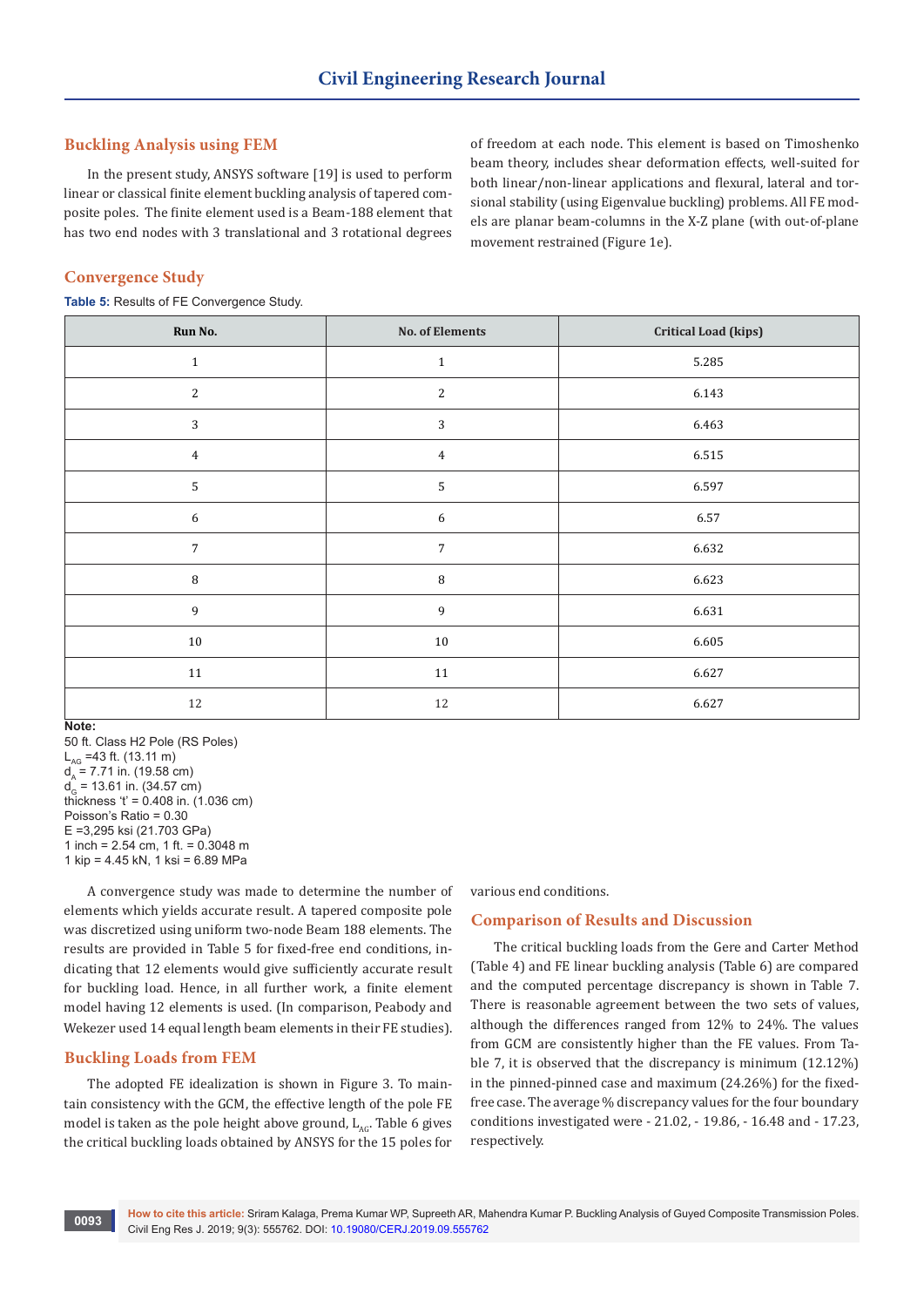| Pole No        | Pole Length, $L_{AC}/L^*$ (f <sub>t</sub> .) | <b>Pole Class</b> | <b>Fixed-Free</b> | <b>Fixed Pinned</b> | <b>Pinned-Pinned</b> | <b>Fixed-Fixed</b> |
|----------------|----------------------------------------------|-------------------|-------------------|---------------------|----------------------|--------------------|
| $\mathbf{1}$   |                                              | H2                | 6.63              | 38.3                | 19                   | 74.8               |
| $\overline{2}$ | 43/50                                        | H4                | 33.5              | 198.6               | 98.6                 | 383.8              |
| 3              |                                              | H <sub>5</sub>    | 18.5              | 111.5               | 55.1                 | 200.2              |
| $\overline{4}$ |                                              | H1                | 9                 | 50.7                | 25.1                 | 98.6               |
| 5              | 47.5/55                                      | H4                | 26.7              | 157.1               | 78                   | 305.6              |
| 6              |                                              | H <sub>6</sub>    | 38.6              | 234.6               | 116.5                | 454.2              |
| $\overline{7}$ | 52/60                                        | $\mathbf{1}$      | 6.9               | 38                  | 18.8                 | 74.3               |
| 8              |                                              | H <sub>3</sub>    | 20.3              | 114                 | 56.5                 | 221.7              |
| 9              |                                              | H <sub>5</sub>    | 29.8              | 174.1               | 86.4                 | 336.9              |
| 10             |                                              | H2                | 15.5              | 82.9                | 41.2                 | 161.9              |
| 11             | 56.5/65                                      | H4                | 23.3              | 130.4               | 64.6                 | 253.8              |
| 12             |                                              | H <sub>6</sub>    | 62.4              | 371.5               | 184.4                | 716.9              |
| 13             | 61/70                                        | H2                | 7.3               | 38.3                | 19                   | 75                 |
| 14             |                                              | H1                | 12.6              | 66.6                | 33                   | 130                |
| 15             |                                              | H4                | 19.6              | 109.6               | 54.3                 | 213.2              |

### **Table 6:** Failure Loads by Linear Buckling Analysis (kips).

\* See Figure 2 and Table 3 for definition for  $L_{AG}$ .

1 ft. = 0.3048 m, 1 kip = 4.45 kN

**Table 7:** Comparison of Failure Loads (Gere-Carter Method vs Linear Buckling Analysis).

|                |                                              |                   |                     |                       | <b>Percentage Discrepancy</b> |                      |
|----------------|----------------------------------------------|-------------------|---------------------|-----------------------|-------------------------------|----------------------|
| Pole No        | Pole Length, $L_{AC}/L$ * (f <sub>r</sub> .) | <b>Pole Class</b> | <b>Fixed - Free</b> | <b>Fixed - Pinned</b> | <b>Pinned</b> -Pinned         | <b>Fixed - Fixed</b> |
| $\mathbf{1}$   |                                              | H <sub>2</sub>    | $-20.48$            | $-18$                 | $-14.41$                      | $-16.7$              |
| 2              | 43/50                                        | H4                | $-21.54$            | $-19.48$              | $-14.04$                      | $-17.6$              |
| 3              |                                              | H <sub>5</sub>    | $-21.61$            | $-21.53$              | $-17.61$                      | $-14.89$             |
| $\overline{4}$ |                                              | H1                | $-18.91$            | $-18.36$              | $-12.12$                      | $-16.29$             |
| 5              | 47.5/55                                      | H4                | $-19.15$            | $-17.62$              | $-13.96$                      | $-16.37$             |
| 6              |                                              | H <sub>6</sub>    | $-22.02$            | $-20.74$              | $-17.43$                      | $-17.9$              |
| $\overline{7}$ |                                              | $\mathbf{1}$      | $-21.6$             | $-21.48$              | $-16.81$                      | $-15.18$             |
| 8              | 52/60                                        | H <sub>3</sub>    | $-19.37$            | $-18.25$              | $-17.79$                      | $-17.07$             |
| 9              |                                              | H <sub>5</sub>    | $-21.37$            | $-21.33$              | $-16.03$                      | $-17.26$             |
| 10             |                                              | H <sub>2</sub>    | $-19.46$            | $-21.96$              | $-19.71$                      | $-18.53$             |
| 11             | 56.5/65                                      | H4                | $-20.47$            | $-18.49$              | $-17.28$                      | $-17.25$             |
| 12             |                                              | H <sub>6</sub>    | $-18.43$            | $-18.95$              | $-16.49$                      | $-18.24$             |
| 13             |                                              | H <sub>2</sub>    | $-23.56$            | $-21.09$              | $-18.75$                      | $-19.84$             |
| 14             | 61/70                                        | H1                | $-24.26$            | $-19.36$              | $-18.47$                      | $-17.82$             |
| 15             |                                              | H4                | $-23.14$            | $-21.26$              | $-16.33$                      | $-17.52$             |
| Average        |                                              | $-21.02$          | $-19.86$            | $-16.48$              | $-17.23$                      |                      |

The main inferences that can be drawn – pending validation with full-scale testing – are that:

1. Using average values of modulus of elasticity E and tube thickness t may be one of the factors that affected the buckling capacities.

2. Accurate FE modelling for modular composite poles (RS Poles) may require an explicit consideration of each module with its specific geometric and material properties. This aspect may be considered for future analytical activities for such poles.

3. In the absence of other means of computing theoretical buckling capacities, the Gere and Carter Method may continue to be used for calculating nominal buckling loads, subject to a cautious understanding of its limitations and the application of a proper factor of safety.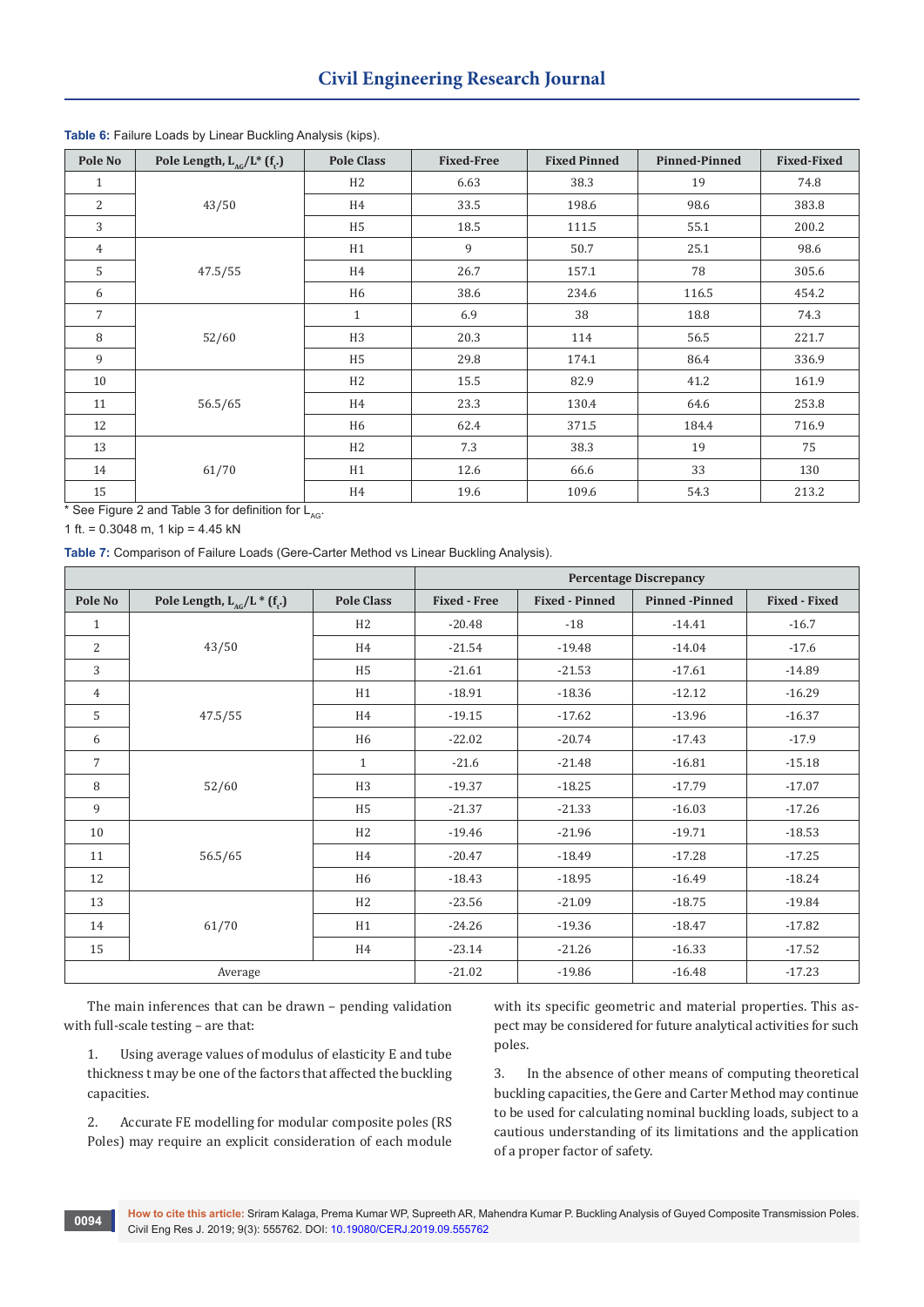4. Only laboratory testing will help establish what rational factors of safety are needed for various loading situations.

Peabody and Wekezer [15] obtained somewhat different results for their FE analysis of an 80 ft. (24.4 m) - long wood pole where they compared FE results with those of Gere and Carter. The % discrepancy values for the same four boundary conditions were +4.43, - 1.74, - 0.35 and + 0.36, respectively. The paper recommended GCM for calculating buckling strength of transmission and distribution poles; but suggested performing a series of fullscale tests to validate GCM.

# **Upper and Lower Bounds of Buckling Capacities**

As stated earlier, it is generally believed that the overall effective boundary conditions for a guyed pole may be between the fixed-free  $(k = 2)$  and fixed-pinned  $(k = 0.7)$ . Therefore, these two situations may be treated as lower and lower bounds related to the buckling capacity. It is possible to obtain a value in-between the two bounds as a design reference. With a relevant factor of safety, this design value may be used as an allowable buckling capacity. Better estimates of the upper and lower bounds can be obtained by modelling the modular poles with their individual segments explicitly instead of adopting mean values.

#### **Conclusion**

Fifteen FRP composite poles were analyzed by a 12-element advanced FE model to determine critical buckling loads which were compared with theoretical estimates using the well-known Gere and Carter Method. The results from the two methods differed by about 12% to 24% attributed to the possible effect of using an average E and t in computations. The percentage of discrepancy between the buckling loads given by GCM and FEM is minimum for pinned-pinned end condition and maximum for fixed-free end condition. For all the cases studied in this paper, the maximum % discrepancy is about 24.26. For the cases considered it is seen that the Gere and Carter Method gives buckling loads that are different from those given by FEM.

Pending validation with full-scale testing, here are the main observations from the study:

1. Usage of average values of E and t may not be correct for modular composite poles.

2. Accurate FE modelling for modular poles requires an explicit consideration of each module with its individual geometric and material properties.

3. In the absence of other means for estimating theoretical buckling capacities, the Gere and Carter Method may continue to be used for calculating nominal buckling loads, subject to a cautious understanding of its limitations and the application of a proper factor of safety.

4. Only laboratory testing will help establish what rational factors of safety are needed for various loading situations.

To assist in routine design, the upper and lower bounds - and their mean value - of the buckling load can be considered. Given the uncertainty associated with correctly modelling the end restraints of a guyed pole, and the effects of averaging the modulus of elasticity and tube thickness, it is suggested that a series of full-scale tests be performed to rationalize on the findings of this and previous studies. Future analytical activities for assembled modular poles must include modelling each module as given with their specific properties.

#### **References**

- 1. Kalaga S, Yenumula P (2016) Design of Electrical Transmission Lines: Structures and Foundations, CRC Press.
- 2. (2015) Bulletin 1724E-200, Design Manual for High Voltage Transmission Lines, Rural Utilities Services. United States Department of Agriculture (USDA).
- 3. NESC-2017, National Electrical Safety Code, ANSI C-2, Institute of Electrical and Electronics Engineers, New York, USA.
- 4. Ali R (1970) Derivation of Stiffness Matrix for a Tapered Beam Element Report. Department of Transport Technology, Loughborough University of Technology, UK.
- 5. Aristizabal-Ochoa JD (1987), Tapered Beam and Column Elements in Unbraced Frame Structures. Journal of Computing in Civil Engineering 1(1): 35-49.
- 6. Ashraf M, Ahmad HM, Siddiqi ZA (2005) A Study of Power Transmission Poles. Asian Journal of Civil Engineering 6(6): 511-532.
- 7. Banerjee JR, Williams FW (1986) Exact Bernoulli-Euler Static Stiffness Matrix for a Range of Tapered Beam-Columns. International Journal for Numerical Methods in Engineering 23:1615-1628.
- 8. Chugh AK, Biggers SB (1976) Stiffness Matrix for a Non-Prismatic Beam-Column Element. International Journal for Numerical Methods in Engineering 10: 1125-1142
- 9. Costello GA (1967) Stability of Transmission Line Structures Journal of the Engineering Mechanics Division, ASCE 93:19-29.
- 10. Li GQ, Li JL (2007), Elastic Stiffness Equation for Tapered Beam Element. Advanced Analysis and Design of Steel Frames, Wiley Inter Science.
- 11. Sapalas V, Samofalov M, Saraskinas V (2005) FEM Stability Analysis of Tapered Beam-Columns, Journal of Civil Engineering and Management 11(3): 211-216.
- 12. Desai N, Yuan R (2006) Investigation of Bending/Buckling Characteristics for FRP Composite Poles, Proceedings, Earth and Space Conference, Houston, Texas.
- 13. Jung J, Abolmali A, Choi Y (2006) Finite Element Analysis of Tapered Steel and Fiber-Reinforced Plastic Bridge Camera Poles, ASCE Journal of Bridge Engineering 11(5): 611-617.
- 14. Gere JM, Carter WO (1962) Critical Buckling Loads for Tapered Columns. ASCE Journal of the Structural Division 88: 1-12.
- 15. Peabody AB, Wekezer JW (1994) Buckling Strength of Wood Power Poles Using Finite Elements. ASCE Journal of Structural Engineering 120(6):1893-1908.
- 16.(1997) ASCE 91, Design of Guyed Electrical Transmission Structures. ASCE Manual, Reston, Virginia, USA.
- 17.(2016). Composite Utility Poles- Electrical Transmission and Distribution Creative Pultrusions, Alum Bank, Pennsylvania, USA.